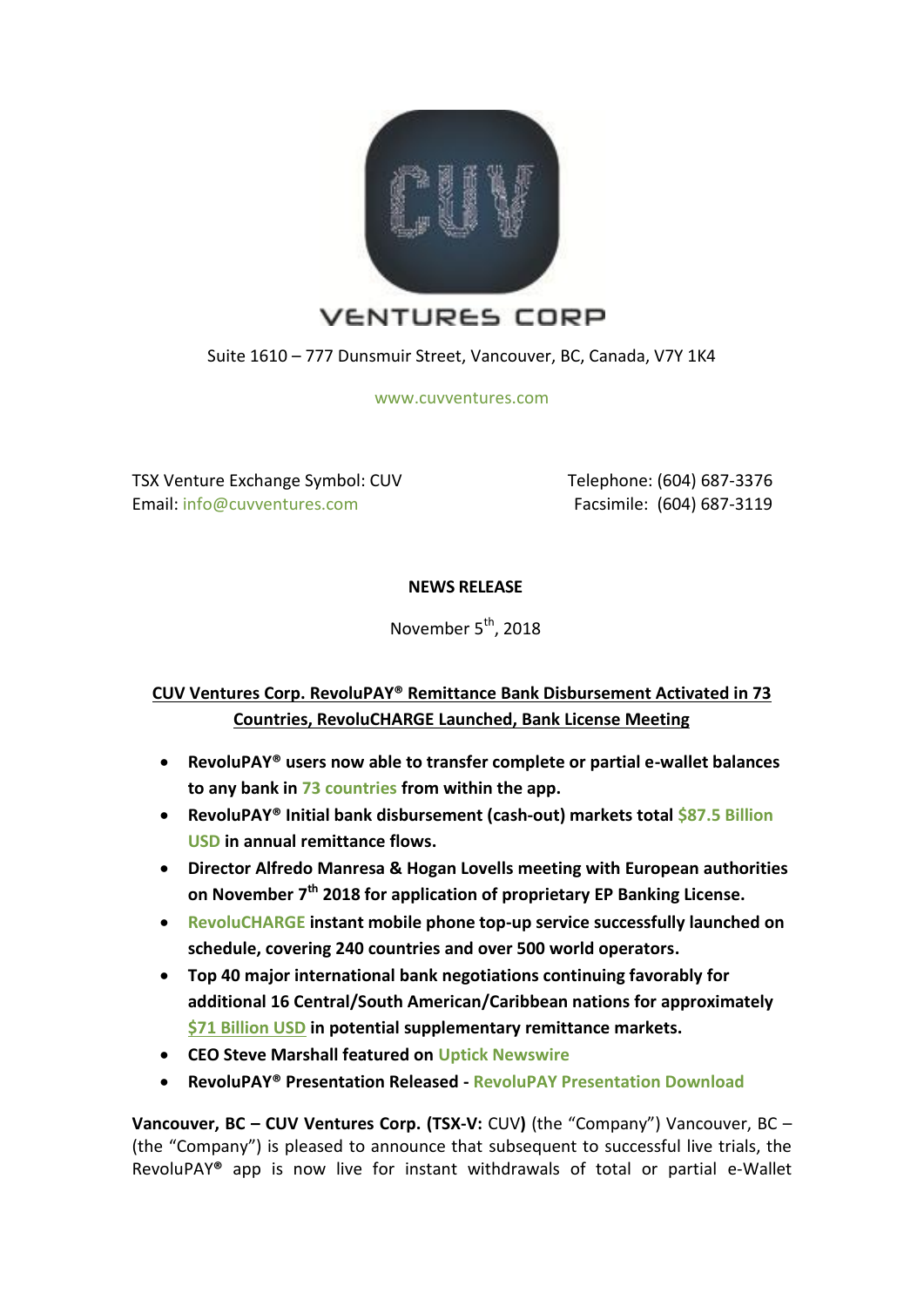balances, from directly within the app, to a user's bank account in 73 countries. Furthermore, 31 of the cited countries receive approximately [87.5 Billion USD](https://cuvventures.com/assets/docs/RevoluPAY_2018.pdf) in remittances annually. Director Alfredo Manresa and, Corporate attorneys Hogan Lovells, to meet with European bank officials at 11am on Wednesday November  $7<sup>th</sup>$ 2018, concerning the application for the previously announced proprietary European EP Banking license. Shareholders are reminded that the company is operating RevoluPAY**®** through an indefinite banking license agreement in the interim. RevoluCHARGE has completed numerous international phone top-ups and, is now live at [www.RevoluCHARGE.com.](http://www.revolucharge.com/)

#### **Further CUV Ventures Corporate Updates**

# **RevoluFIN Inc.**

CEO, Steve Marshall, will be meeting Panamanian authorities on November 23<sup>rd</sup> 2018 concerning the final details of RevoluFIN Inc. and, the company's proposal to domicile [RevoluFIN](http://www.revolufin.com/) corporate headquarters at the Cuidad del Saber (City of Knowledge) in Panama City, a location especially suited to technology and finance companies. RevoluFIN obtained its initial seed capital guarantee of up to 40 million Euros (approx. 61 million CAD) on the  $8^{th}$  [of March 2018](https://www.cuvventures.com/assets/docs/2018-03-08-nr-cuv-pr27wc.pdf) from Vesilen Investments and, has received and studied numerous financing requests, which will be immediately approved in the very near future.

# **Travelucion Website Updated**

In preparation for the launch of the worldwide RevoluVIP [Travel Club,](http://www.revoluvip.club/devclub/) the website for wholly owned travel subsidiary [Travelucion.com](http://www.travelucion.com/) has been comprehensively updated. Travelucion, a licensed and bonded travel company, is the sole supplier of travel to RevoluVIP Club members. Travelucion has entered into publicly announced agreements with the world's largest travel suppliers and facilitators: Amadeus, IATA, Constellation Software, Juniper and, many more. [RevoluVIP](https://www.cuvventures.com/assets/docs/presentations/Presentation_RevoluVIP_2018.pdf) is expected to go live with offers, in the initially announced markets of: United States (all states), Canada, California, Florida, Alaska, in December 2019, with subsequent world markets following the pre-announced timeline. The company expects to achieve a significant boost in travel revenue from RevoluVIP global markets and, shareholders are reminded that RevoluVIP imposes compulsory use of RevoluPAY® for all travel payments.

# **RevoluPAY® on Proprietary Websites**

The company intends to launch a dual payment mechanism on its +400 legacy websites within the next 30 days. The company's software engineers have completed the required API, which will give visitors the choice of paying by Visa/Mastercard, as they have in the past and, now, also the option to pay via RevoluPAY®. The addition of this option will also offer clients who use the company's RevoluPAY® app to settle invoices a 5% in-app cash-back on each purchase. The company expects the organic embracing of RevoluPAY**®** to increase significantly once this initial marketing, to its extensive past/current client base, commences.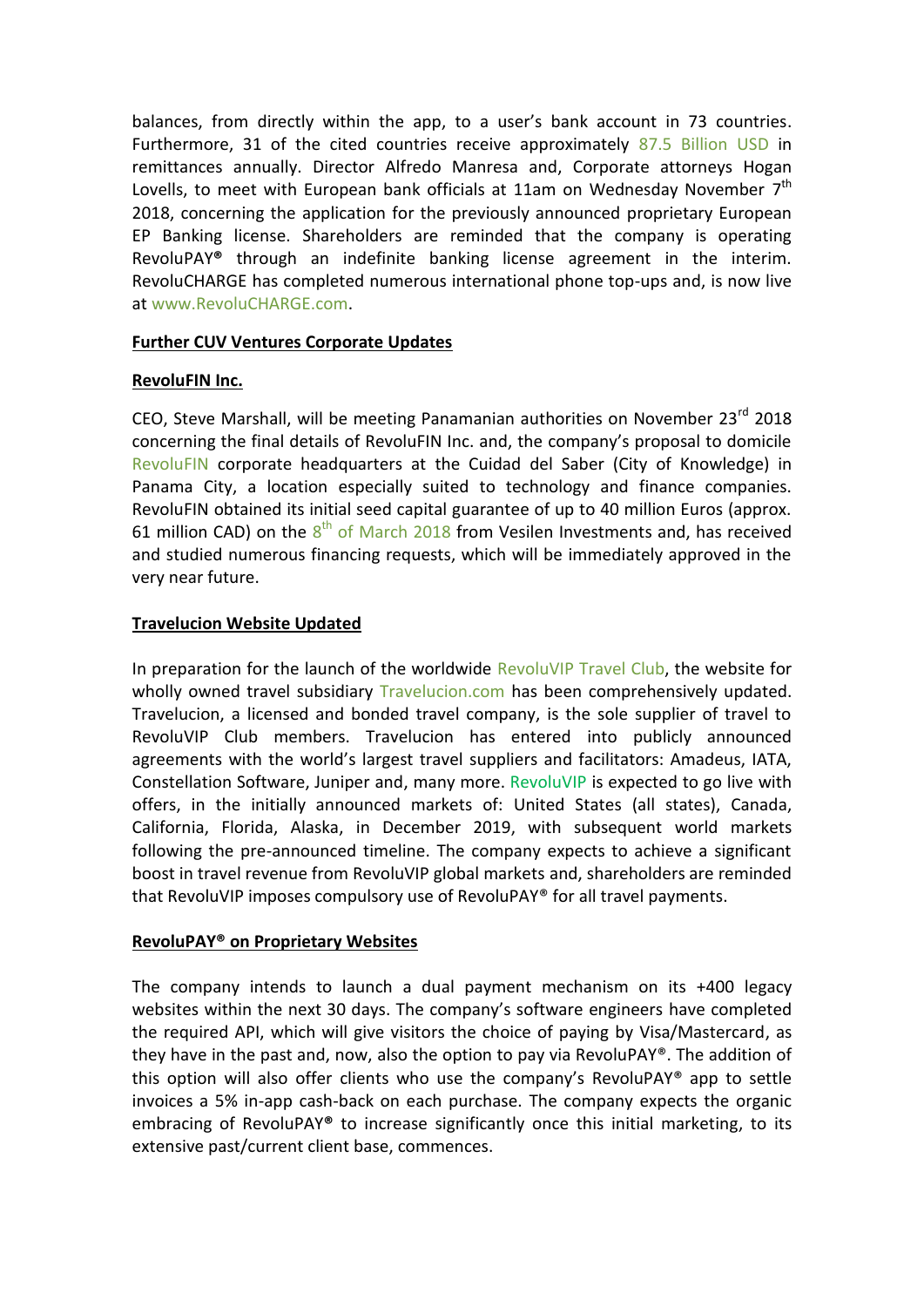#### **RevoluPAY® Extended Cash-Out Disbursement**

As originally announced on October  $1<sup>st</sup>$  2018, the company has now received preliminary approval for the RevoluPAY® e-Wallet linked prepaid Visa Card. The company expects the first cards to ship to those app users who request them in January 2019. Still under positive negotiation, is cash-out via NFC and Non NFC enabled ATM´s directly from the app (card-less withdrawals). Under this system, at non NFC enabled ATM´s, the user receives a unique code which, when entered into the ATM´s numeric keyboard, confirms the users presence and, permits subsequent withdrawal of funds.

#### **RevoluCHARGE Launch**

From today, the company's RevoluCHARGE division, a branched vertical from RevoluPAY®, allows anyone in the world to send; minute, sms and, data credits, to family and friends internationally, with payments exclusively via the company's proprietary payment app RevoluPAY® and, a forthcoming "Powered by RevoluPAY®" autonomous RevoluCHARGE App. The company considers the approximately [\\$8 Billion](https://www.quora.com/What-is-the-true-size-of-the-international-airtime-top-up-market-Ive-read-everything-from-1b-to-5-10-of-remittance-flows-20-30b-Everyone-from-Ding-to-Prepay-Nation-to-TransferTo-has-very-different-answers-to-this-question)  [USD](https://www.quora.com/What-is-the-true-size-of-the-international-airtime-top-up-market-Ive-read-everything-from-1b-to-5-10-of-remittance-flows-20-30b-Everyone-from-Ding-to-Prepay-Nation-to-TransferTo-has-very-different-answers-to-this-question) annual mobile top-up market the perfect complimentary service, in combination with worldwide remittances and payments, through RevoluPAY®.

#### **About CUV Ventures Corp.:**

CUV Ventures Corp. is a multi-asset, multidivisional publicly traded Canadian company deploying advanced technologies in the; Online Travel, Vacation Resort, Mobile Apps, Money Remittance, Invoice factoring, Blockchain Systems, and Cryptotoken sectors.

Our flagship technology is RevoluPAY®, the Apple and Android multinational leisure payments and remittance app, powered by blockchain protocols, and aimed at the worldwide  $+$  [\\$595 billion](http://www.worldbank.org/en/topic/migrationremittancesdiasporaissues/brief/migration-remittances-data) family remittance market. [Click here](https://cuvventures.com/about/about-cuv-ventures) to read more.

For further information on CUV Ventures Corp. (TSX-V: CUV) visit the Company's website at [www.cuvventures.com.](http://www.cuvventures.com/) The Company has approximately 123,200,000 shares issued and outstanding.

CUV VENTURES CORP.

STEVE MARSHALL

Steve Marshall CEO

For further information contact myself or: Nick Findler CUV Ventures Corp.

 $\overline{\phantom{a}}$  , where  $\overline{\phantom{a}}$  , where  $\overline{\phantom{a}}$  ,  $\overline{\phantom{a}}$  ,  $\overline{\phantom{a}}$  ,  $\overline{\phantom{a}}$  ,  $\overline{\phantom{a}}$  ,  $\overline{\phantom{a}}$  ,  $\overline{\phantom{a}}$  ,  $\overline{\phantom{a}}$  ,  $\overline{\phantom{a}}$  ,  $\overline{\phantom{a}}$  ,  $\overline{\phantom{a}}$  ,  $\overline{\phantom{a}}$  ,  $\overline{\phantom{a}}$  ,